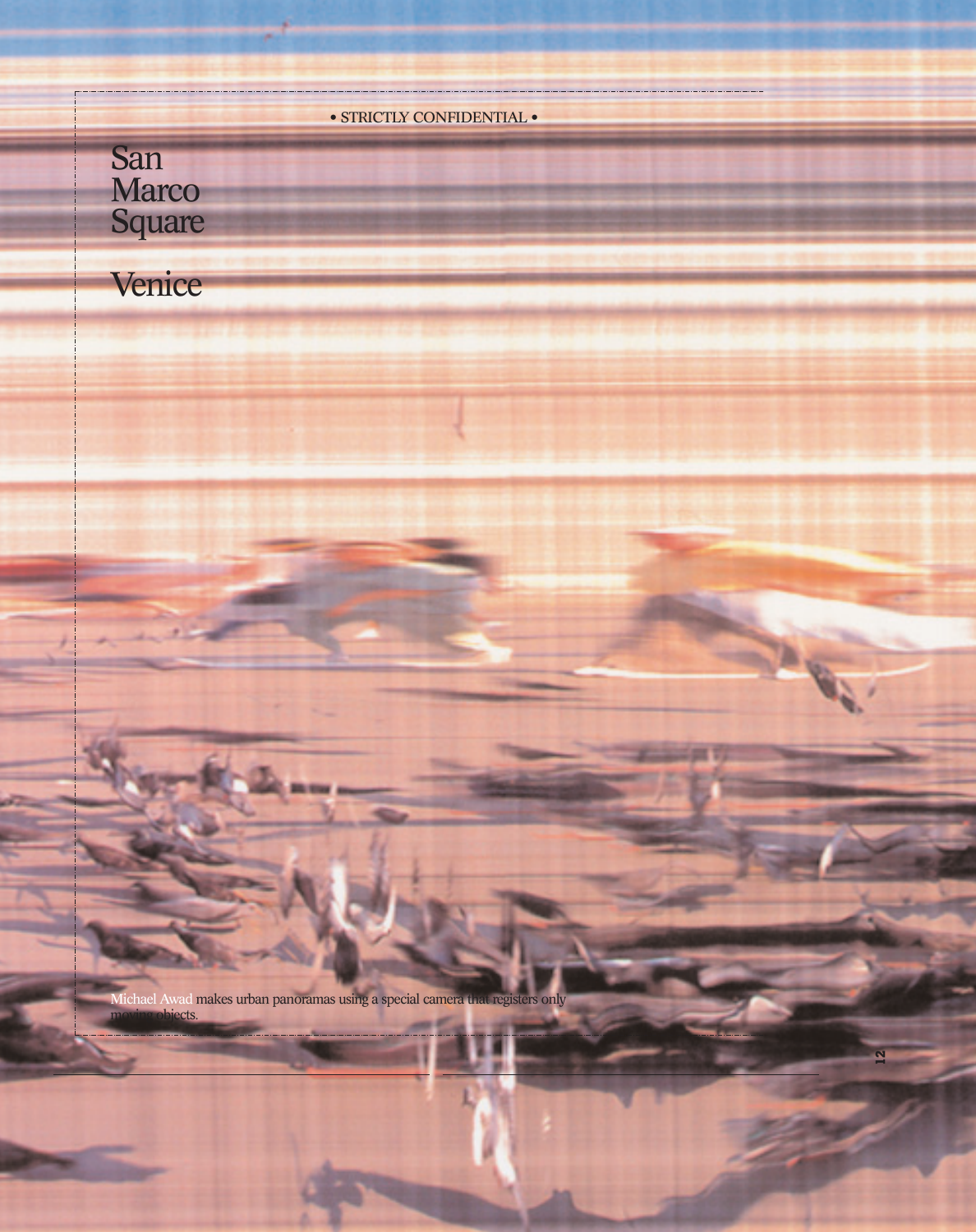# Timebased architecture

*Ole Bouman*

Often, all too often, architecture denies time. It challenges eternity and aspires to permanence. It poses for the photographer as a frozen tableau, unsullied by mortality. It pretends moreover to be a long-term investment, immune to wear, misappropriation or declining cultural relevance. The discourse on architecture, finally, is almost entirely about that one, breathless moment when time seems to stand still: the delivery. Neither the arduous genesis of the concept, nor the refinement of the sketch, nor the battle for quality of execution, nor even unforeseen uses, those mutations of real life, provoke as much reflection as that one pure moment when the world seems perfect. The question I wish to raise in this article is what happens when we approach architecture from the opposite direction – not from a longing for perfection, but from the viewpoint of the ravages of time.

### *A culture of many times*

Time, it is said, is nature's way of making sure not everything happens at once. Nowadays, however, it can no longer be relied on to do so effectively. The British physicist Julian Barbour, in seeking a 'theory of everything' to unite quantum mechanics and relativity, argues that the universe is just 'one big bunch of nows'. Several articles in the September 2002 special edition of *Scientific American* postulate that the relativity of time is a human construct. In the transition from a humanist world view (in which the unfolding of the inner self prevails) to one in which the central issue is the processing of information, time becomes increasingly defined as a social contract rather than an actual fact. Some speak, in a fine oxymoron, of The End of Time.

Still, we need neither theoretical physics nor philosophy to realize the extent to which time has become ever more compressed into an everlasting here and now. We live in a culture of perpetual nowness where what matters is the updating, rather than the creation, of information. Our days are spent checking for news: the doormat, the newspaper, the mailbox, the answering machine, voice mail, SMS alerts, teletext, stock prices, the diary, electronic newsletters, ICQ messages... it is an incessant bombardment. There is always something new to check. What typifies all these forms of communication, however up to date, is their asynchronicity. Nobody is hanging on at the other end of the line or sitting opposite you waiting to receive your answer. To respond, you in turn leave a message. This disconnection of communication from real contact is a crucial factor in the progressive subjectivization of time. Every message is stamped with its time of arrival. Your personal universe turns into a realm of time management, system maintenance and the meeting of deadlines.

There may however be an even more significant factor behind the triumph of the here and now. That factor is the simultaneity of different life styles. For adherents of the 'flex' way of life, everything is simultaneous. Whereas production and reproduction once inhabited quite separate realms, now work, relaxation

\*\*\*\*\*

**Exet** Time Pocket Time lanner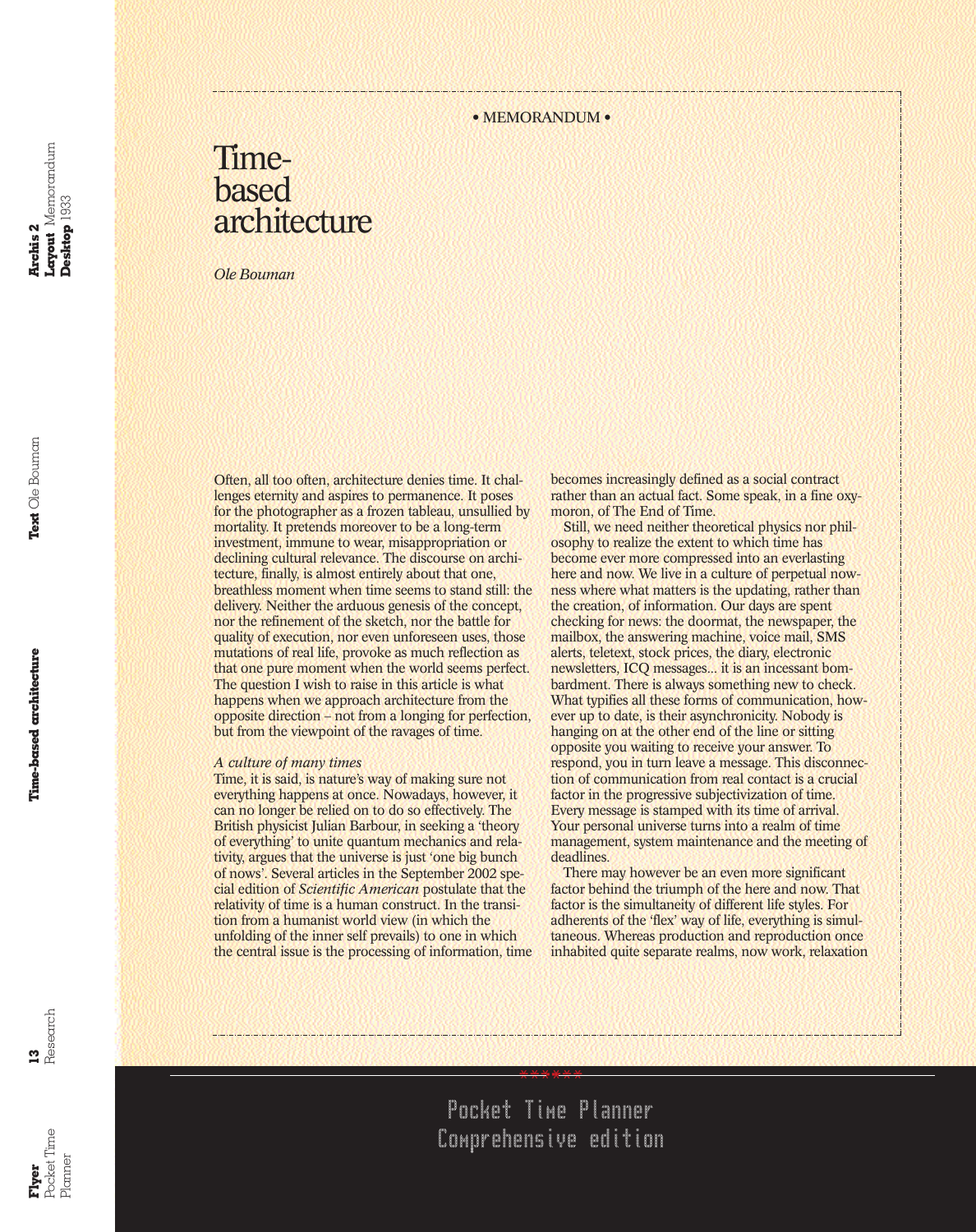### • MEMORANDUM •

and private life are everywhere at once. You take your work home with you, you structure your own day at the office and fire off an e-mail to a friend, to the real estate agent or to the tax consultant whenever you feel like it. Everyone has his or her personal To Do list. How else can you survive in a world where you have to think of everything at the same time, while you are continually bombarded with distractions?

And, just as individual life has become a concatenation of what were once strictly distinct levels of experience, society too has become a patchwork of different time experiences. Even in suburbia, renowned from the start for its monoculture, we see an emerging mosaic of black and white schools, full and empty parking spaces, fading children's playgrounds, moribund churches and flourishing mosques. It is the result of a clouding of the collective sense of time in the multicultural society. Conflicts flare over the organization of time. Pungent cooking smells in the early morning. Five times a day to the house of prayer during Ramadan. Anger over Santa no longer paying his customary visit to the 'black school'. Sentimental thoughts of combining the Islamic fast-breaking with Christmas. Everyone is more wide awake than ever, but nobody knows what time it is for someone else. What we learn from the situation is either that time is the fundamental order that binds everything together, or that it isn't. An unquestioned acceptance of the clock, the diary and the calendar is making way for a system of temporary and arbitrary agreements which are made on purely pragmatic grounds and which only remain valid as long as it suits people. This is the culture that fosters the dissatisfaction that has erupted so virulently in recent times. This too is the heart of the matter of integration. Far more than a shared language, it is a shared time that enables people to live in harmony and to respect one another. Some biologists hold that an empathy with another individual's use of time is what makes the real difference between the human and the animal. And although the perception of time scarcely rates a mention in the current fierce debates on integration, it is an area that can only be understood in terms of a wide diversity of social attitudes.

What reaction patterns can we detect in the current discourse on society? It is no longer a discussion about Left or Right, Socialist or Conservative. Although it is certainly possible to treat time as a divisive issue, choosing a position is not so much a matter of striking a balance between social justice and individual freedom. More and more, people are adopting positions in a (usually unconscious) reaction to today's fragmented temporal order. As such, these are not ethical or material reaction patterns, but temporal ones. On the one hand, there is the progressive approach in which the right to self-determination with regard to time is central and the tendency towards further atomization of time is not really disputed. According to this way of thinking, it is up to those who think differently to become just as liberal, enlightened and individualistic. On the other hand, there is a powerful conservative tendency which expresses itself primarily in terms of the preservation of values and standards. But its real aim is to counter the further fragmentation of time with a desperate appeal to the needs of society. This mentality betrays a latent jealousy towards those groups who still display the social cohesion inherent in a strongly shared sense of time. After all, the only family that could still be termed the 'cornerstone of society' is the average immigrant family. The conservative tendency would dearly like to see greater 'family reunification' among native-born Netherlanders.

Besides these two conceptual assessments of what is going on in society, there is also the limit of tolerance that can be reached. How much loss of time can we still put up with – on public transport, in traffic jams, on the telephone, listening to muzak and repeated 'Please hold the line' messages? How much incomprehension can one tolerate about the breakdown of old customs such as shopping hours and public holidays, or the breakdown of the arbitrary borders of human existence by in-vitro fertilization and euthanasia?

All things considered, the whole cultural discourse is about the question of how far we can go in personalizing time towards a regime of total arbitrariness. Is there anything that still binds us together? Absolutely, and not infrequently such things are experienced as a foregone conclusion, as a tyranny of cliches: the obligatory networking via Christmas and New Year's cards, the commercial enterprises of Mother's Day, Father's Day and Valentine's Day, the annual megaevents of the Oscar awards and the Eurovision Song Festival. The elections. The Tour de France. And, of course, the constantly updated 'Breaking News'. Criticism is frequently heard of the gratuitous significance of a news channel that does not serve truth but is driven by viewer statistics. But the hidden significance of this journalistic circus might just be the daily synchronization of society. The passive news consumer can observe daily how his fellow citizens remain equally passive in the face of the same news reports. It is a rarely analysed yet vital function of the

**14**

\*\*\*\*\*\* There are 168 hours in the week. Budgeting that time will help you avoid the two most common time-management problems: overloading and under-planning. Use this planner to help structure your week. Be sure to schedule your leisure time and other activities as well.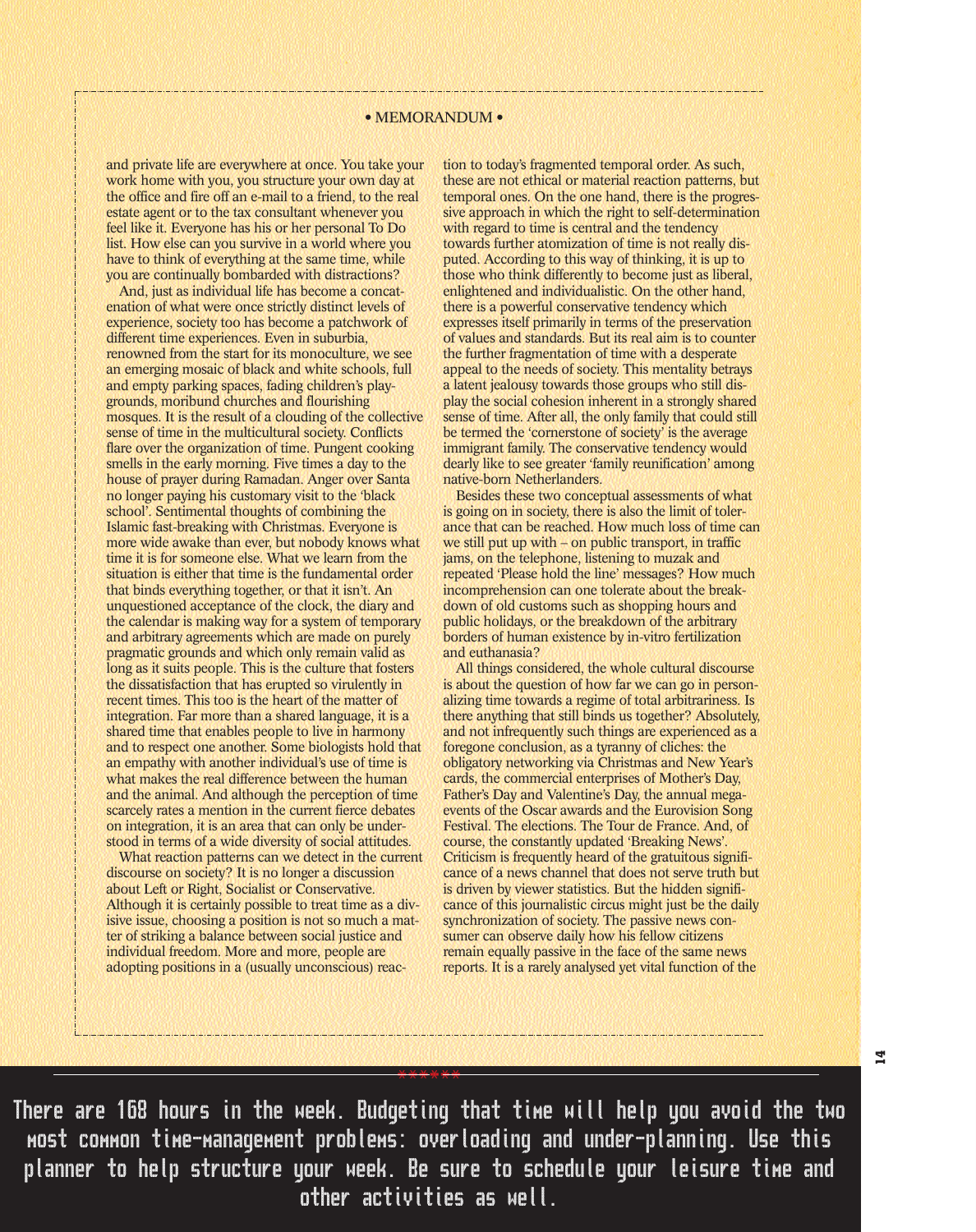press. The volatility of the media is the ultimate indicator of a nation's durability.

This brings us to the concept of synchronicity, the extent to which each person's clock can keep the same time as another's. It is not long since all humanity shared such a moment. I refer to the Millennium, of course, and in particular to the Bug scare. The First of January 2000 was first supposed to be a universal party, followed by a universal catastrophe. It turned out, however, to be a moment like any other, a gigantic flop, the ultimate rude awakening, leaving ruins in its wake such as the Millennium Dome in London. The New Economy slammed into a brick wall. Now, in the anonymous year 2003, there is nothing on the calendar (apart from the threat of war, of course) to bring us together. We shall have to do it ourselves. For a society, the daily ration of news, celebrities and commercial violence can never be enough. Time is not held together by vague sentiments but by concrete actions. Interventions at a wider level than the individual are needed to promote the rediscovery of shared time. I could describe it as a 'Delta Plan' to halt the further disintegration of time, if that didn't sound so parochially Dutch. So let's call it a Grand Projet, a project to heal time.

### *Synchro system*

The battle for time leaves us orphaned. If it is true that every form of society is ultimately founded on a shared time, then the question arises whether continued submission to a divisive time might not eventually lead to the impossibility of society, at any rate, as something that rises above the immediate pragmatics of controlling and coordinating, and gains a life-motivating, identity-imparting significance. This brings us to the ethical significance of shared time. Technically speaking it is quite conceivable that an entirely atomized and rationalized time might produce a perfectly functional society. It is not unimaginable that a continued commercialization of time into a system of asynchronous transactions might lead to a peaceful, or perhaps sedated, world. Such a system might run smoothly enough if its control mechanisms were perfected. But the question is of course whether that is desirable. Whether it is nice. And whether there aren't other alternatives.

The tenet of this pamphlet is that it would be better not to carry out this sinister social experiment but to investigate how to repair the synchronicity that forms the foundation of social cohesion. That's what matters: the synchronization of the experience of time to a level where you can recognize yourself in another;

in his or her world view, life rhythm and ideals. For what starts as tolerance towards someone else's lifestyle may end in indifference towards that other person's time. The emancipation of time from the chains of faith and ideology has had a liberating effect on the individual's right to self-determination, but has produced a society in which people have become their own time units, shut up in their time capsules and communicating with one another only in protocols. Indeed, extremely precise clocks are needed for those protocols. But sharing a clock is not the same as sharing a sense of time. A clock only helps you share clock time, not the duration, the experience, the sensation of existence. The clock only facilitates communication, not participation in another's life. People will soon be asking what time something happened rather than how it felt. Nobody will know what the time is for someone else. Perhaps this is the true reason for the increased concern for the need for integration. The problem isn't language. It is not the sharing of values and standards. It is primarily the failure to share time. Thus poor integration is not a problem of the other and the others, but a problem of ourselves. Nobody is able to say clearly what people are supposed to be integrating into, because we no longer know. It wouldn't be the first time that a conversation ostensibly about the faults of the other has in fact been a conversation about ourselves. The accusation levelled most fiercely at present concerns the avoidance behaviour of some people. Yet avoidance is precisely the consequence of disintegrating time, and thus applies to us all.

It must be admitted, however, that the situation sketched above is far from being a fate to which humanity is meekly letting itself be led. Besides all the protests against globalization and excessive submission to market forces, which contain an implicit critique of the prevailing time perspective, there are countless forms of resistance where time is an explicit issue. It is the resistance of self-imposed slowness. In art, film and architecture, we can point to countless examples of works that consciously aim to decelerate movement and the viewer's experience. Deceleration is meant to lead to contemplation, reflection, tactility and value. In the political arena, too, voices are regularly heard in favour of countermanding the devastating pace of life and opting for deceleration. It is a concept that is invariably linked to the 'quality of life', with the implication that haste impairs that quality. Even some businesses have now discovered slowness; not as a critique of capitalism, but as a commodity with good prospects of success in certain market seg-

**Flyer** Michael Awad, San Marco Square, Venice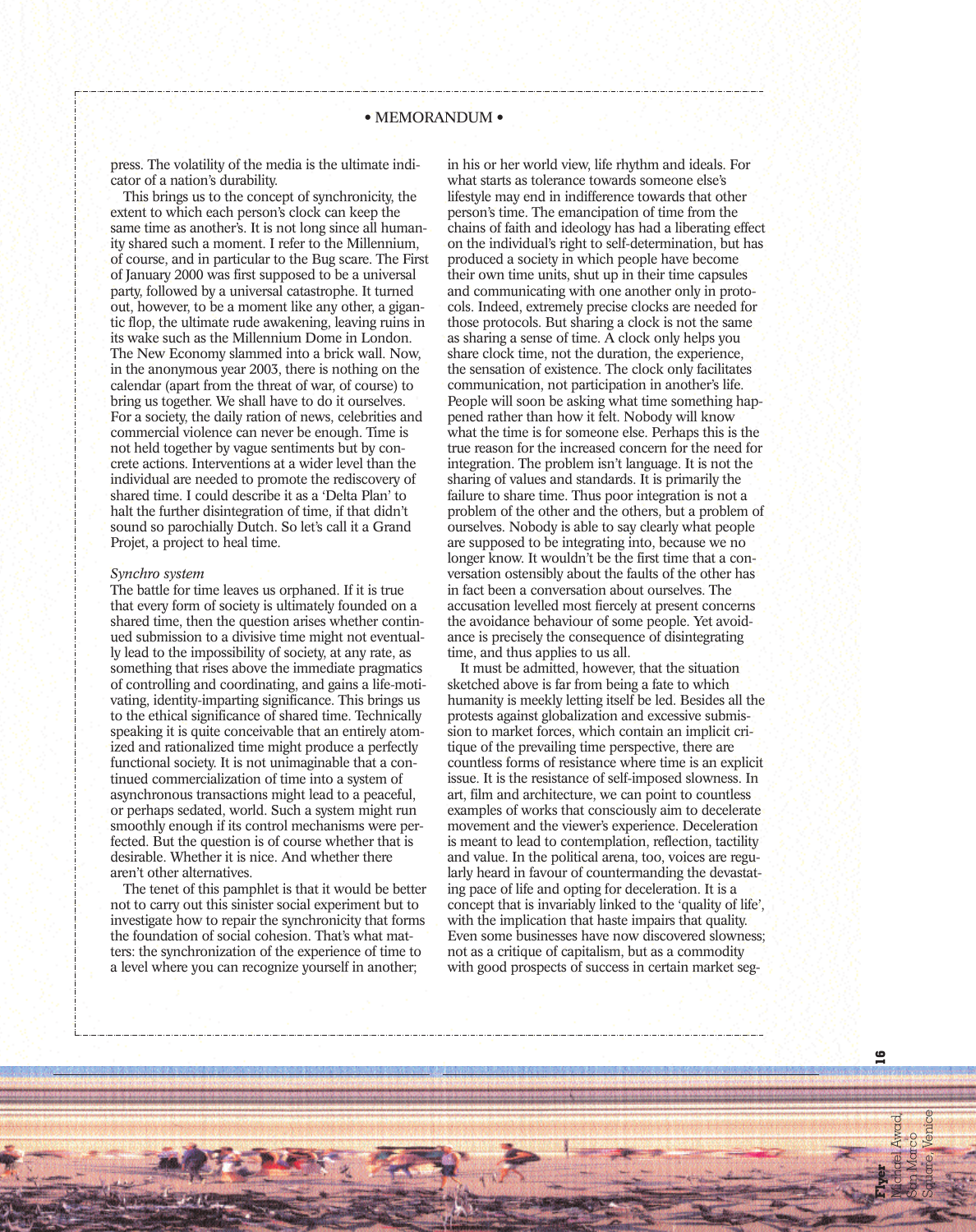ments. Fashion, body care, interior design, Slow Food: many different areas are profiting from the sense of unease by offering SlowTM. Even slowness can become a brand.

But slowness is not the same as shared time. Slowness can just as easily become a consumer product, a question of style and status; something you use to express your individuality, and hence a function of atomization. Slowness can also, in true Dutch style, be turned into a highly intensive project. Slowness is a way of flaunting your privileges. It has nothing to do with community formation. That can only be fostered by the reinstatement of chronomunitas, a community of time which is stronger than chronocracy, the dominance of time. In a community of time, time is not necessarily slower but it gains more significance due to the shared experience. This makes it fuller and more intense; it gains a historical and future perspective. A community of time does not fret about the waste of time because it continually generates time.

The question now is whether this vision of a community of time could lead to a real turning point in the current process of temporal fragmentation. Can time become public again? Will it be necessary to appoint a protector of public time, in the same way as for the public domain? Should that protector be the State, from whom we have the highest expectations in the case of public space? Must it also take responsibility for saving public time? At what levels could such a community of time be created? At the psychological level, where time is experienced? At policy level, where time is organized? Or at design level, where the creation of time also acquires shape? Below are some considerations with respect to the last of these three directions.

### *Designing shared time*

You can try to change the way people think about time and thus cultivate a new mentality based on the necessity of shared time. You can also try to organize society at various levels in such a way that the time factor becomes a theme of politics and administration and due weight is given to the importance of social synchronicity. But is it also possible to give the time factor visual form? Can the abstraction on which the whole of the above argument has been based be a source of inspiration for those shaping the look of the world, for the representations of values that we encounter daily? Can time be made visible in our environment, and can it be used in the design of clothing, interiors, buildings, cities and landscapes? And is such design capable of bringing people closer

together? Can the conceptual counterpart of time – the order of space, material and form – make time?

Sure it can. In the case of our second skin, fashion, that is immediately clear. Few cultural expressions make such a potent contribution to a group identity as clothing. In the right gear, you're part of the scene. Appearances are not only an expression of individual personality but are also a coded signal for various kinds of desired contact. There is still much that could be achieved in this area by means of colour, shape, difference, logos and all that. It would be a start. The most elementary form of synchronicity is a date.

And what about the third skin? Architecture is not without experience in this domain. I need only mention a few properties that architecture has always possessed to clarify this. If one interprets time as heritage, there are countless examples of the immortalization of values in stone and ornament. Memories were evoked, as it were, by form. The future, too, has a rich tradition of built imagery. The architects who designed as a way of proclaiming the future literally fabricated time. It must be said, however, that architecture has almost entirely lost this function, knowing neither which memories are worth petrifying nor which future is worth the effort of proclaiming. All that remains is the engineering of consent by way of neoclassicism, of community spirit by traditionalists, of the calming perspective by the Disney Corporation; or, at the other end of the spectrum, a vague fascination with the new, strange and far-off – the megastructures, the blobs and the deconstructivism. Architecture has largely abandoned its functions of commemoration and midwifery, and thus reflects the poverty of the historical consciousness. How can you build for tomorrow if you live purely in the here and now? The same applies to art in public spaces, which lost its memento mori function half a century ago. History and the future used to make time into a collective good, but the present day privatizes time.

Here's another angle. If time is seen as a coefficient of efficiency, then architecture is a brilliant metaphor for this. There can be few fields where the struggle for time, the hunt for speed and the respect for haste have been so strikingly expressed. A professional field currently on the rise in the Netherlands sports the name 'mobility aesthetics'. This discipline aims to give standing and visual form to a culture of motion, and offers a sequel to the non-aesthetic of mobility that prevails at high-visibility motorway locations, where two principles apply: the speed of access to and from the transport network, and the size of the logo on the

# **Archis 2**<br>Layout Memorandum<br>Desktop 1992 **Layout** Memorandum

**Desktop** 1992

**17** Research



## Undated Sunday Time Planner

|  |  |  | 06:30  09:00  11:30  14:30  17:00  19:30  27:00 |
|--|--|--|-------------------------------------------------|
|  |  |  | 07:00  09:30  12:30  15:00  17:30  20:00  22:30 |
|  |  |  | 07:30  10:00  13:00  15:30  18:00  20:30  23:00 |
|  |  |  |                                                 |
|  |  |  |                                                 |
|  |  |  |                                                 |